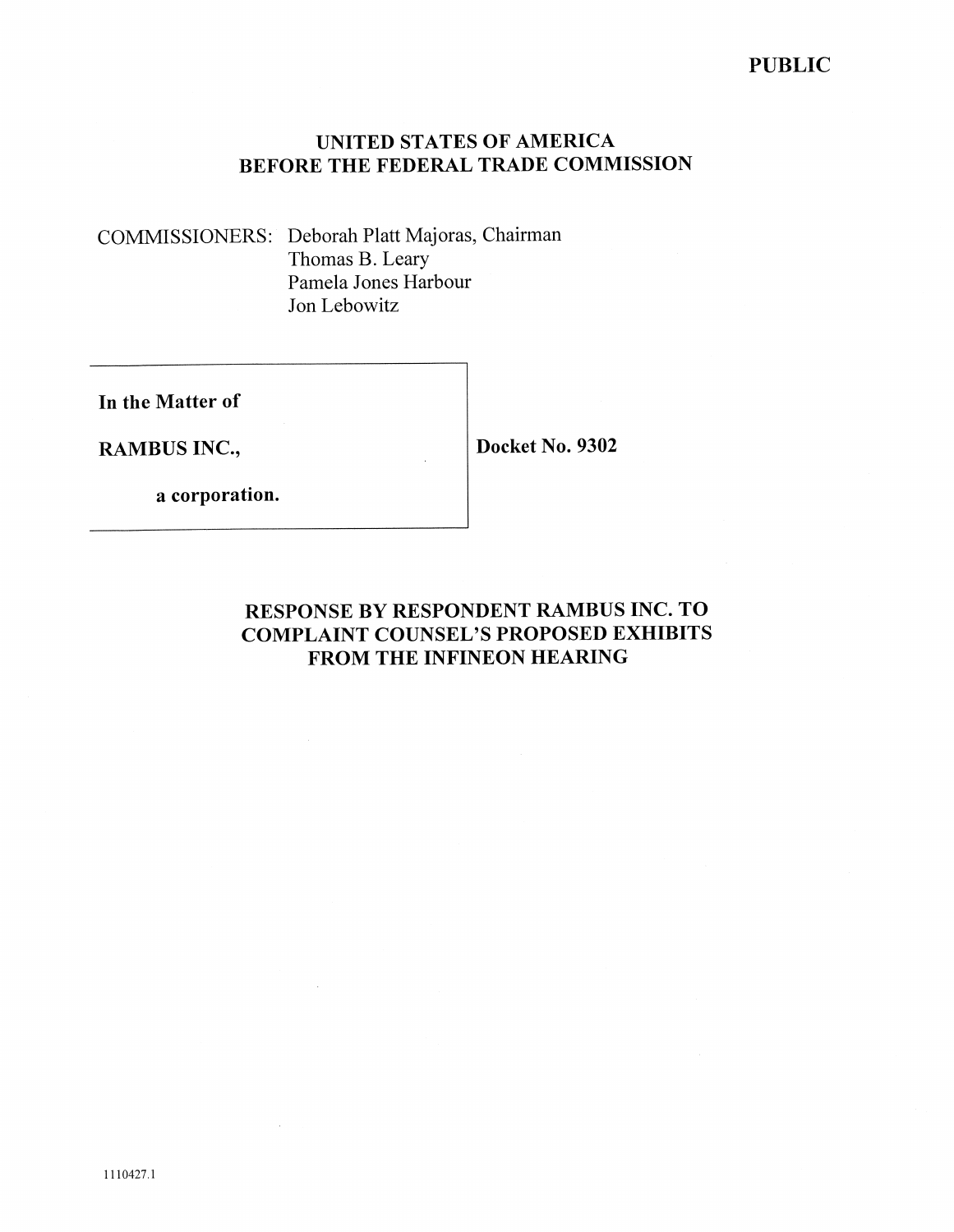Pursuant to the Commission's Order of May 13, 2005, Respondent Rambus Inc. submits this statement regarding the exhibits proposed by Complaint Counsel under said Order. Counsel for the respective parties have conferred with respect to their respective exhibits and have determined that issues concerning the relevance and/or importance of the exhibits are most appropriately addressed in connection with possible proposed findings as contemplated by the Commission's Order (Order at 4, n.6), rather than as objections to the admission of the exhibits themselves. Rambus therefore does not object to admission of the exhibits proposed by Complaint Counsel pursuant to the Commission's Order, without conceding that any of the exhibits are probative with respect to the issues tried to Judge McGuire.

DATED: July 7, 2005

Respectfully submitted,

Gregory P. Stone Steven M. Perry Peter A. Detre MUNGER, TOLLES & OLSON LLP 355 South Grand Avenue, 35th Floor Los Angeles, California 90071-1560  $(213) 683 - 9100$ 

A. Douglas Melamed WILMER CUTLER PICKERING **HALE AND DORR LLP** 2445 M Street, N.W. Washington, D.C. 20037  $(202)$  663-6000

Attorneys for Respondent Rambus Inc.

 $-2-$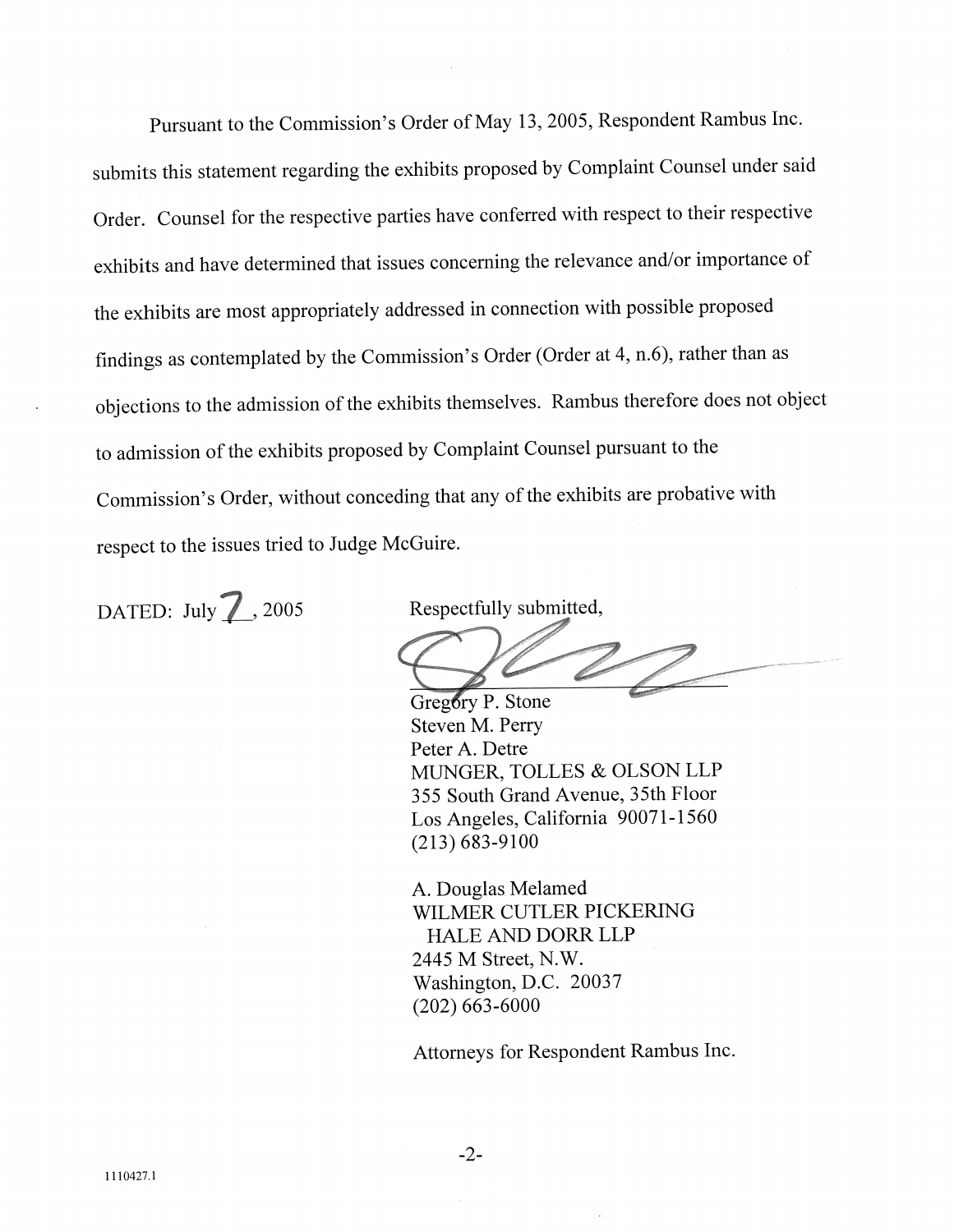### **UNITED STATES OF AMERICA BEFORE THE FEDERAL TRADE COMMISSION**

COMMISSIONERS: Deborah Platt Majoras, Chairman Thomas B. Leary Pamela Jones Harbour Jon Lebowitz

**In the Matter of** 

**RAMBUS INC.,** 

**Docket No. 9302** 

**a corporation.** 

## **CERTIFICATE OF SERVICE**

I, Helena T. Doerr, hereby certify that on July 8, 2005, I caused a true and correct copy of the *Response By Respondent Rambus Inc. To Complaint Counsel's Proposed Exhibits From The Infineon Hearing (Public)* to be served on the following persons by hand delivery:

Hon. Stephen J. McGuire Geoffrey Oliver, Esq. Chief Administrative Law Judge Assistant Director Federal Trade Commission Bureau of Competition Room H-112 Federal Trade Commission 600 Pennsylvania Avenue, N.W. 601 New Jersey Avenue, N.W. Washington, D.C. 20580 Washington, D.C. 20001

Donald S. Clark, Secretary John Roberti, Esq. Federal Trade Commission Attorney Room H-159 Federal Trade Commission 600 Pennsylvania Avenue, N. W. 600 Pennsylvania Avenue, N. W. Washington, D.C. 20580 Washington, D.C. 20580

Helena T. Doerr